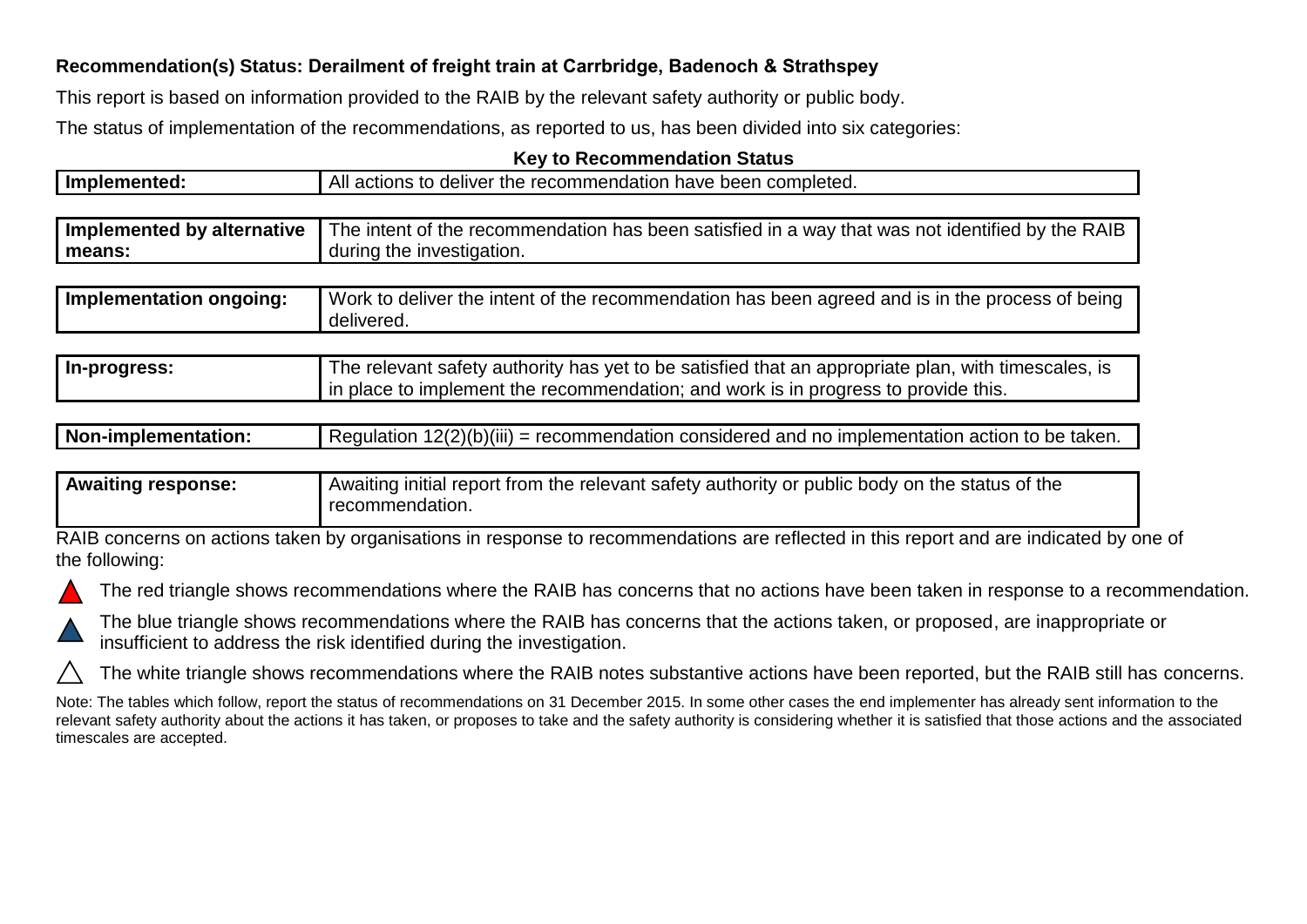| Number/ Date/ Report No/<br><b>Inv Title / Current Status</b>                                                                         | <b>Safety Recommendation</b>                                                                                                                                                                                                                                                                                                                                                                                                                                                                                                                                                                                                                                                                                                                                                                                                                                                                                                                                                                                                     | Summary of current status (based on latest report<br>from the relevant safety authority or public body)                                                                                                                                                                                                                                                                                                                    |
|---------------------------------------------------------------------------------------------------------------------------------------|----------------------------------------------------------------------------------------------------------------------------------------------------------------------------------------------------------------------------------------------------------------------------------------------------------------------------------------------------------------------------------------------------------------------------------------------------------------------------------------------------------------------------------------------------------------------------------------------------------------------------------------------------------------------------------------------------------------------------------------------------------------------------------------------------------------------------------------------------------------------------------------------------------------------------------------------------------------------------------------------------------------------------------|----------------------------------------------------------------------------------------------------------------------------------------------------------------------------------------------------------------------------------------------------------------------------------------------------------------------------------------------------------------------------------------------------------------------------|
| 04/01/2010<br>03/2011<br>1<br>Derailment of freight train at Carrbridge,<br>Badenoch & Strathspey<br>Status: Implemented              | The purpose of this recommendation is to improve the<br>effectiveness of the existing running brake test undertaken in<br>snow in detecting or preventing any reduction in the brake forces<br>available to a train when it is climbing steep gradients.<br>Freight operating companies, in conjunction with the Rail Safety<br>and Standards Board, should make a proposal to review module<br>TW1 of the Rule Book in order to establish if additional<br>measures (such as bringing trains to a stand when starting to<br>descend from summits) are required for trains working on steep                                                                                                                                                                                                                                                                                                                                                                                                                                      | Freight operating companies, in conjunction with the Rail Safety<br>and Standards Board, have reported that they have taken<br>actions in response to this recommendation.<br>ORR proposes to take no further action unless they become<br>aware that the information provided becomes inaccurate.                                                                                                                         |
|                                                                                                                                       | gradients when snow is falling or being disturbed. The<br>requirements and guidance within DB Schenker's special<br>operating advice notices for working in extreme weather<br>conditions and the Rail Freight Operations Group's code of<br>practice for operating freight services in winter should be<br>examined for their suitability as a basis for these additional<br>requirements (paragraphs 211a, 211b, 212c and 216a).                                                                                                                                                                                                                                                                                                                                                                                                                                                                                                                                                                                               |                                                                                                                                                                                                                                                                                                                                                                                                                            |
| $\overline{2}$<br>04/01/2010<br>03/2011<br>Derailment of freight train at Carrbridge,<br>Badenoch & Strathspey<br>Status: Implemented | The purpose of this recommendation is to ensure that risks to<br>safety on steep gradients during periods of falling or disturbed<br>snow are assessed and that appropriate control measures are<br>considered in advance of adverse weather. It is also intended to<br>extend the current use of<br>line-side snow signs to other sites assessed as requiring such<br>additional risk control measures.<br>Network Rail, in consultation with train operators, should assess<br>any lines which include steep gradients in order to establish if<br>additional risk control measures (such as bringing trains to a<br>stand prior to descending from summits) may be required during<br>periods when snow is falling or<br>being disturbed by the passage of trains. Any steep gradients<br>assessed as requiring additional risk control measures in these<br>conditions should be designated in the appropriate sectional<br>appendix and marked by the use of lineside snow signs<br>(paragraphs 211a, 211b, 212c and 216a). | ORR reports that Network Rail and Freight Operators have<br>issued an approved code of practice. This identified six high risk<br>falling gradients where drivers must take special actions to avoid<br>icing up of brakes. Network Rail has identified a further 668<br>falling gradients of concern and shared this information with<br>Freight Operators at OPSRAM meetings.<br>ORR proposes to take no further action. |
| 3<br>04/01/2010<br>03/2011<br>Derailment of freight train at Carrbridge,<br>Badenoch & Strathspey<br>Status: Implemented              | The purpose of this recommendation is to ensure that the<br>potential risks involved in the prolonged use of stock equipped<br>with miniature snow ploughs to clear snow from lines are<br>understood and that Network Rail staff involved in the<br>management of extreme weather are made aware of any risk<br>control measures identified.<br>Network Rail, in consultation with train operators, should assess<br>the risks of an accumulation of snow being left on or close to the                                                                                                                                                                                                                                                                                                                                                                                                                                                                                                                                         | Network Rail has reported that it has taken actions in response<br>to this recommendation.<br>Office of Rail Regulation (ORR) proposes to take no further<br>action unless they become aware that the information provided<br>becomes inaccurate.                                                                                                                                                                          |